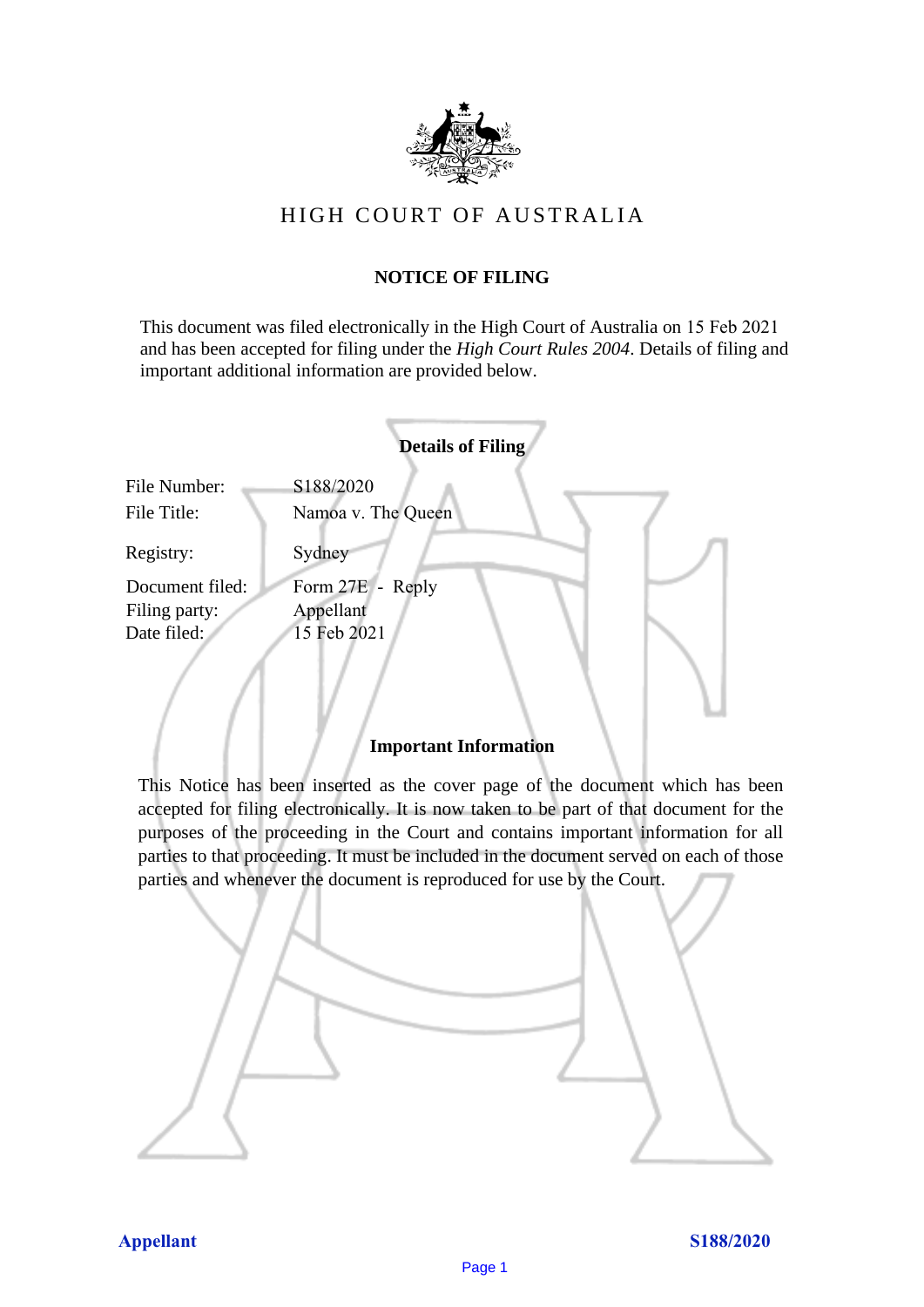## IN THE HIGH COURT OF AUSTRALIA SYDNEY REGISTRY No. 8188/2020 BETWEEN: ALO-BRIDGET NAMOA

Appellant and THE QUEEN Respondent

## APPELLANT'S REPLY

 $-1$  –

## PART I: CERTIFICATION

10 . These submissions are in a form suitable for publication on the internet.

## PART II: ARGUMENT

#### (1) Introduction

 $\overline{4}$ 

**EVTHE HIGH COURT OF AUSTRALIA** Summarity Summarity September S188/2020 SNM/2020 ALC-BHUDGET NAMEA<br>
SYDNET IS CRETIFICATION<br>
THE QUEENS TRIPLE TO THE CONTINUES ART EXTEND AND A SUPERIOR CONSULT TO CONSULT THE CONSULT CONT . Namoa's submissions ("AS") may be summarised as follows: (i) the words "conspires" and "conspiracy" in s.11.5(1) of the Code are to be understood as fixed by the common law: those words had an established meaning within the criminal law at the time that the Code was enacted  $(LK$  at  $[107]$ ; (ii) those words, with their established legal meaning, deal with questions not addressed in s.11.5 including both "the parties to the conspiracy and the sufficiency of their dealings to constitute the agreement" ( $LK$  at [131]); (iii) that position is "subject to express statutory modification" (LK at [107]); (iv) it was well-established at common law at the time that the Code was enacted in 1995 that spouses alone could not be conspirators, that is, parties to a conspiracy; (v) s.11.5 does not expressly oust that wellestablished common law position; (vi) therefore, spouses alone cannot be conspirators under s.11.5(1) of the Code.

## (2) Construction in  $LK$  of s.11.5(1)

3. The Crown does not dispute  $[2]$ (i) and (iii) above, but disputes that LK states all of proposition [2](ii). Thus, at RS [15], the Crown says that LK states that s.11.5(1) picks up the common law on conduct which may amount to an agreement for the law of conspiracy but not the common law on who may be a conspirator. However, the Crown's submission adopts an artificial distinction not borne out by LK [131]: LK [131] states in terms that the word "'conspires", with its established legal meaning, adopts the common law in relation to two questions not otherwise addressed in s.11.5, namely, both "the parties to the conspiracy and the sufficiency of their dealings to constitute the agreement". Thus, LK clearly states that s11.5(1) imports the common law on the issue of parties to conspiracy as well as the issue of whether there is an agreement.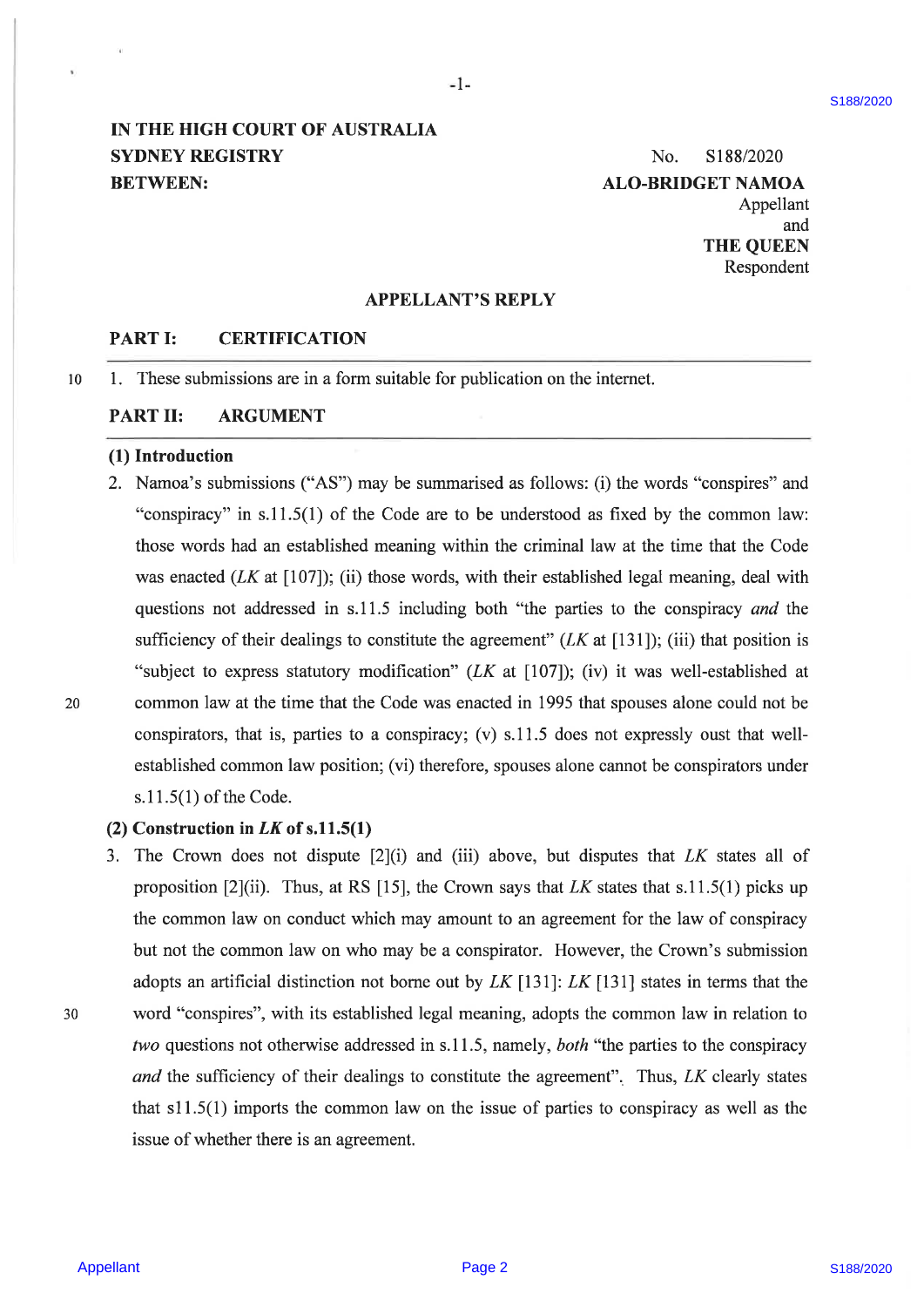## (3)  $LK -$  dicta or binding ratio on the construction of s.11.5(1)?

- 4. The Crown next submits at RS [17] that if ZK supports proposition [2](ii) above that statement is obiter because there was no issue in LK about parties to the conspiracy. However, LK at [131], [133]-[137] and [141] shows clearly that that is not correct.
- . The Crown also submits at RS [17] that even if proposition [2](i) is ratio in LK it is not binding ratio because the plurality in LK "merely assumed its correctness without argument". However, it cannot fairly be said that the plurality in LK merely assumed the correctness of proposition [2](i). The plurality determined the correctness of this specific proposition and lent its authority to its correctness. It was critical to the reasoning in  $LK$  on the central issues in that case.
- 10

#### (4) Is  $LK$  wrong in its construction of s.11.5(1)?

6. At RS [18] the Crown submits that, assuming LK establishes propositions (i)-(iii) (at [2] above), those propositions are wrong because: they are contrary to the text of s.11.5; they run contrary to the statutory context in the Code; they are contrary to the extrinsic materials; they are contrary to ordinary principles of construction; and they are contrary to Pickett v WA (2020) 94 ALJR 629 at [22]-[23]. However, none of these points is developed in RS. Moreover, the reasoning in  $LK$  on propositions  $[2](i)$  and (iii) was recently endorsed by this Court in Agius v R (2013) 248 CLR 601 at  $[32]$ - $[33]$  and  $[54]$ . Further, *Pickett* at  $[23]$ clearly supports proposition (i) in LK.

#### 20 (5) Should LK be overruled?

(3) LK – diets or binding ratio on the construction of s.11.8(1)?<br>
4. The Cross next absolute at 188 [17] to it if N supprass proposition [2(8) absorb the scaling rate of the system and the statistic statistic statistic s 7. The Crown next submits that propositions (i)-(iii) in LK (at [2] above), should be overruled. However, the Crown has made little if any headway in RS in establishing that those propositions are wrong, let alone clearly wrong. The Crown has not identified factors justifying reconsideration of  $LK$ , let alone "a principled reason to depart from it": Kalbasi v Western Australia (2018) 264 CLR 62 at [9]. The statements in  $LK$  which the Crown seeks to impugn were based on principles carefully worked out in the significant succession of cases cited in R v Wyles, ex parte Attorney-General [1977] Qd R 169 at 177-182 (cited in turn in R v LK (2008) 73 NSWLR 80 at [49] per Spigelman CJ). Those statements were made by five justices of the Court in paragraphs with which Heydon <sup>J</sup> specifically agreed at [145] and which French CJ did not contradict. And those statements are not said to have occasioned any inconvenience. Moreover, propositions (i) and (iii) were identified as holdings of LK in Agius and had a "direct bearing on the resolution of" Agius: Agius v R (2013) 248 CLR 601 at [32]-[33] and [54]. Those holdings have also been applied by intermediate appellate courts: eg B v R (2008) 76 NSWLR 533 at [33]; Miles v R [2014] ACTCA 18 at [22]; *Papadimitriou v R* (2011) 214 A Crim R 50 at [90]; *Cranney v R* (2017)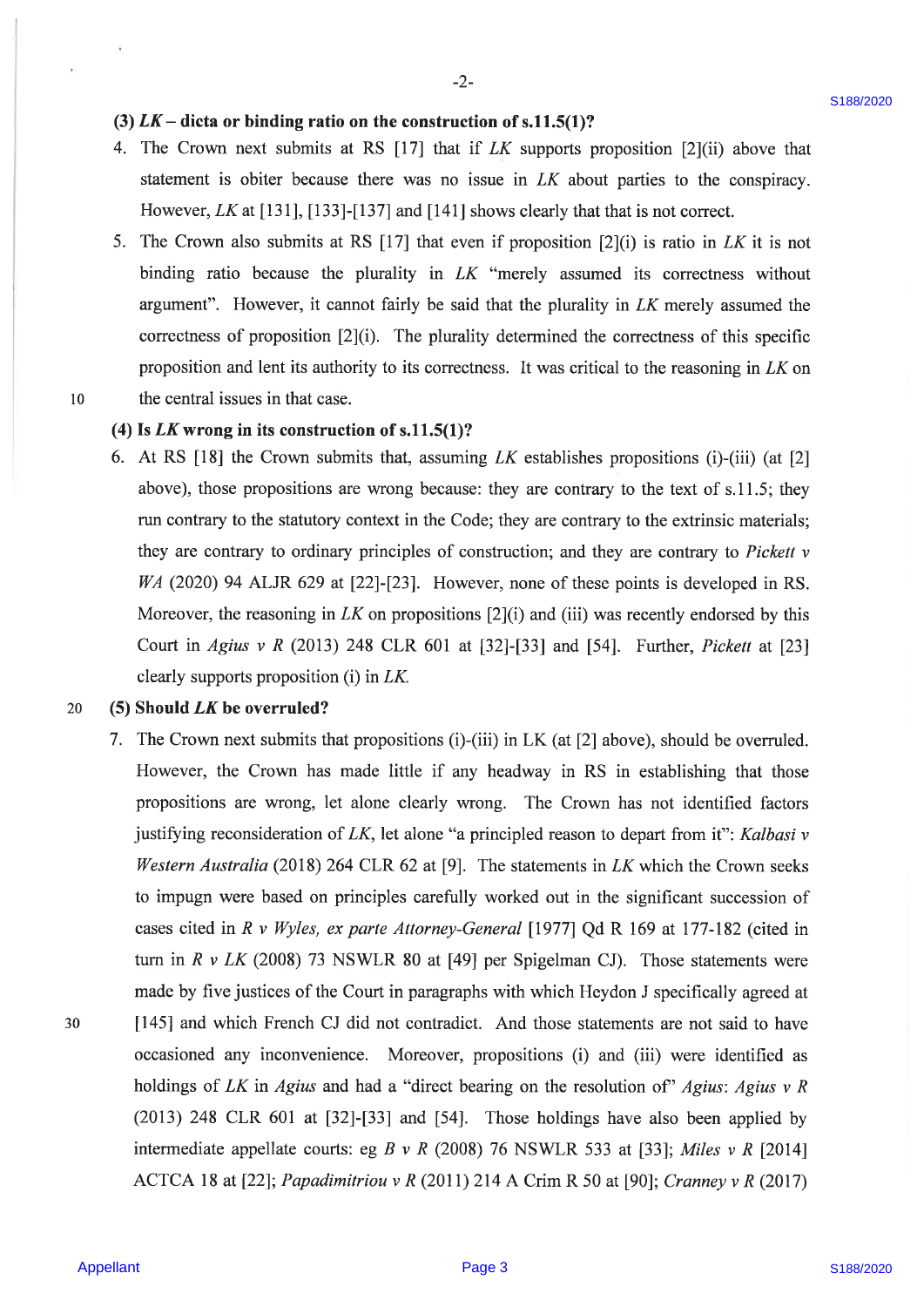269 A Crim R 449 at [260]-[261]. Accordingly, the Crown has not identified a "very good cause" to displace the "conservative cautionary principle against overruling earlier decisions": Alqudsi v R (2016) 258 CLR 203 at [67] per French CJ.

-3-

#### (6) Has the common law rule on spouses "ceased to exist"?

- 8. On the assumption that its arguments on statutory interpretation are rejected, the Crown submits that even if the common law as to parties to conspiracy is imported by  $s.11.5(1)$ , the common law rule on spouses had ceased to exist before the Code was enacted in 1995. It is noteworthy that the Crown does not submit that any of the cases and text writers cited at AS [11]-[67] is wrong in adopting the common law rule. The Crown submission is much narrower.
- 10
- In support of its argument, the Crown makes the following specific submissions: (i) the only rationale for the common law rule on spouses is the unity principle, namely, that husband and wife are but one person in law; (ii) for a variety of reasons, the unity principle had ceased to exist prior to 1995 when the Code was enacted; (iii) therefore, the common law rule has ceased to exist (in accordance with the Latin maxim cessante ratione legis, ipsa lex cessat). For this argument to succeed the Crown must establish all of submissions (i)—(iii).
- 10. Submission (i) requires the Crown to establish that the *only* rationale for the common lav rule is the unity principle (viz that husband and wife are one person in law), that there is no other rationale for the common law rule and, in particular, that (contrary to AS [49]-[67]) public policy is not the rationale of the rule.
- 209 A Crian R 449 at [260]-[261]. Accousingly, the Crown has not identified a "wey good<br>counter" to displace the "voluctorwite cantients" perturbel superioris energies of every good<br>elections". Algodar is R (2012) 258 CLR 11. The Crown in RS makes <sup>a</sup> number of points about the public policy rationale which require aresponse. At RS [54] the Crown attempts to undercut Midland Bank by asserting that the discussion of criminal conspiracy in that case was obiter. However, that is incorrect. At RS [54] the Crown asserts that the statements in *Midland Bank* about criminal conspiracy were only "tentative". This too is incorrect. At RS [52](c) and [65](a) the Crown submits that the public policy favouring stability of marriages and non-interference with marital consortium "can no longer be regarded as an accurate reflection of the policy of the law" because the Family Law Act 1975 (Cth) introduced no fault divorce. That submission is manifestly unsustainable. Indeed, it was noted by Senator Murphy in the Parliament that that Act was intended to "buttress, rather than undermine, the stability of marriage": Senate Hansard, 13.12.73 at 2827-8.
	- 12. At RS [52](a) the Crown asserts that reliance on marital confidence as a public policy factor is misplaced because there is "no confidence in [an] iniquity". However, the deployment of this glib one liner is based upon the mistaken assumption that permitting spouses to be charged with conspiracy will only lead to the divulging of marital confidences when both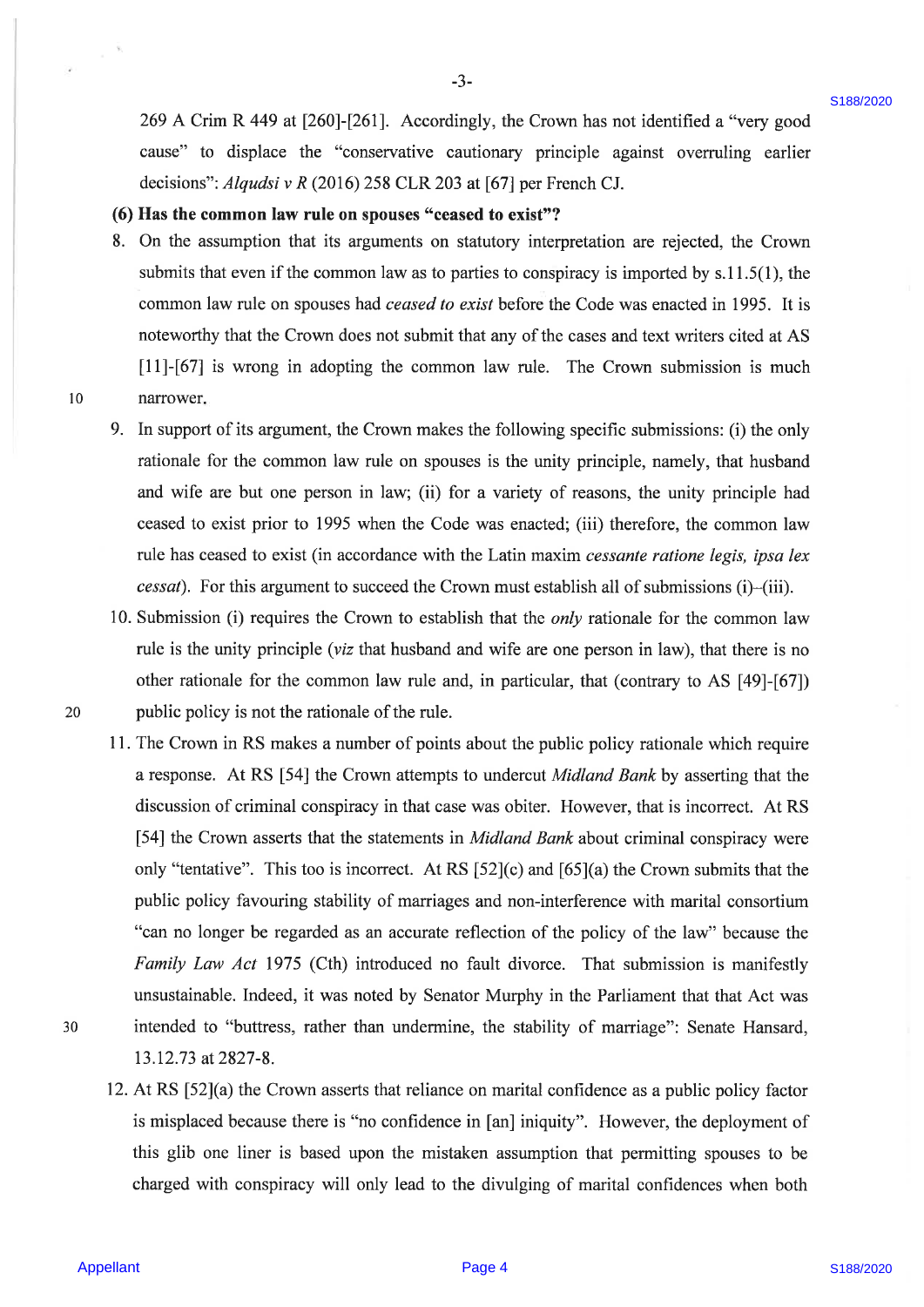-4-

spouses are guilty. However, the proof and defence of such charges (before and after trial) inevitably leads to the revelation of such confidences even when the spouses are innocent and even where there is no prima facie case of conspiracy.

- spanses are poilty. However, the proof and defence of such danges thefore and after util the symbolic has the revention of such contidence perceviline and the contidence of contidence in the symbolic page in the symbolic 13. At RS [65](b) the Crown submits that the public policy in preserving marital confidences is somehow undercut by the fact that evidence of such communications is admissible and not privileged. However, it is precisely because such confidences may be revealed in evidence that abolition of the rule would undermine that public policy. And communications may be confidential without being privileged. At RS [65](c) the Crown challenges Namoa's point at AS [59]-[60] (that the lenient rules on proof by the Crown of conspiracy would expose spouses to potential charges simply by establishing the ordinary incidents of marital association) by asserting that a conspiracy charge requires proof of an agreement and proof of knowledge. However, Namoa's point is that it is inappropriate and unfair for such proofs to be facilitated by these lenient principles in the marriage context. Contrary to RS [65](c), that these principles unduly favour the Crown in this context is not something which can be raised with the jury. At RS [52](b) the Crown submits that it is fanciful to suggest that there is a risk that the possibility of conspiracy charges against one spouse could be used to pressurise the other spouse into making admissions (AS at [52]). That submission is naive and contrary to the view of the UK Law Commission: AS [55]. At RS [64] and [66] the Crown submits that Namoa is inviting this Court to invent new public policy justifications for the common law rule and that this is a matter for the legislature. However, the policy grounds relied upon by Namoa are not new and all of them have received endorsement. Moreover, it is the question of whether there should be any alteration of the well-established common law rule that is the issue which should be determined by the legislature.
	- 14. At RS [52](b) and [65](c) the Crown asserts that if Namoa's public policy arguments are good they would be equally applicable to charges other than conspiracy and to conspiracies involving both spouses and third parties. However, the public policy arguments in these other contexts are either inapplicable or of less weight. For that reason, various legislatures (and Law Reform Commissions) have maintained the spousal rule for conspiracies between spouses but not otherwise.
- 30 15. In short, the Crown has not established submission (i) (at [9] above) because the Crown cannot show that the common law rule depends upon the unity principle. Nor can the Crown establish submission (ii) (at [9] above) when only some of the consequences of that principle have been removed by statute: AS [87].

10

 $\tau$  .